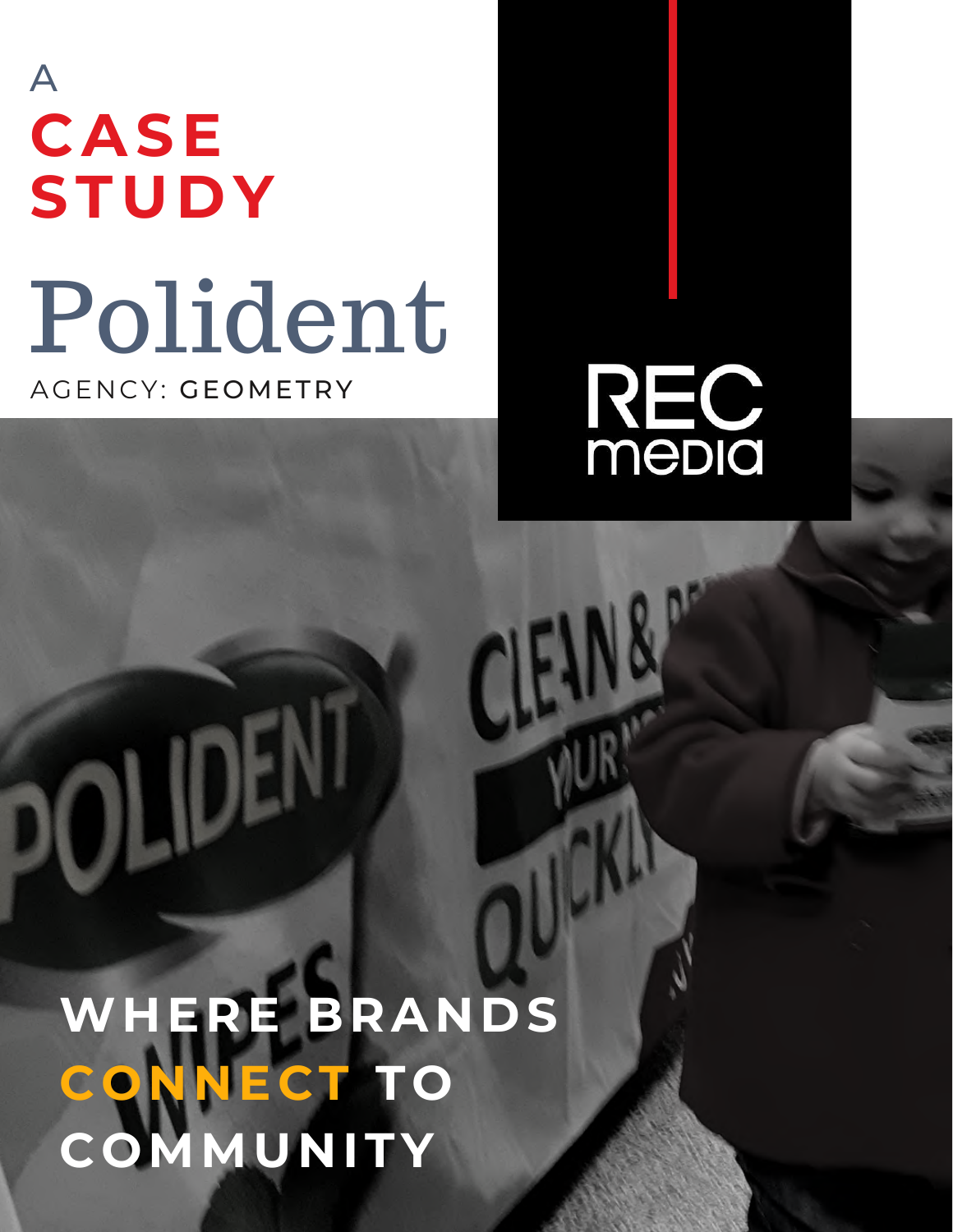

## **THE OBJECTIVE**

Polident, a brand of GSK, wanted to find a way to reach their desired target market in order to promote their new Polident Mouthguard Wipes.

They wanted to reach the parents of children who wear a sports guard to play hockey, in order to:

- DRIVE TRIAL by educating the hockey community on the benefits of using Polident Wipes.
- DRIVE SALES though product sampling and coupons.





## **THE EXECUTION**

Rec Media connected Polident with their desired target market by researching, coordinating and managing the campaign from start to finish.

Through face to face interactions, the Brand Ambassadors for Polident were able to access community arena's in Ontario during hockey tournaments taking place between February & April 2019 in order drive awareness and educate consumers regarding Polident's Clean & Refresh wipes.

The **experiential** component was reinforced by rinkboards that were present in the hockey arena and visible to hundreds of the target spectators during the games!